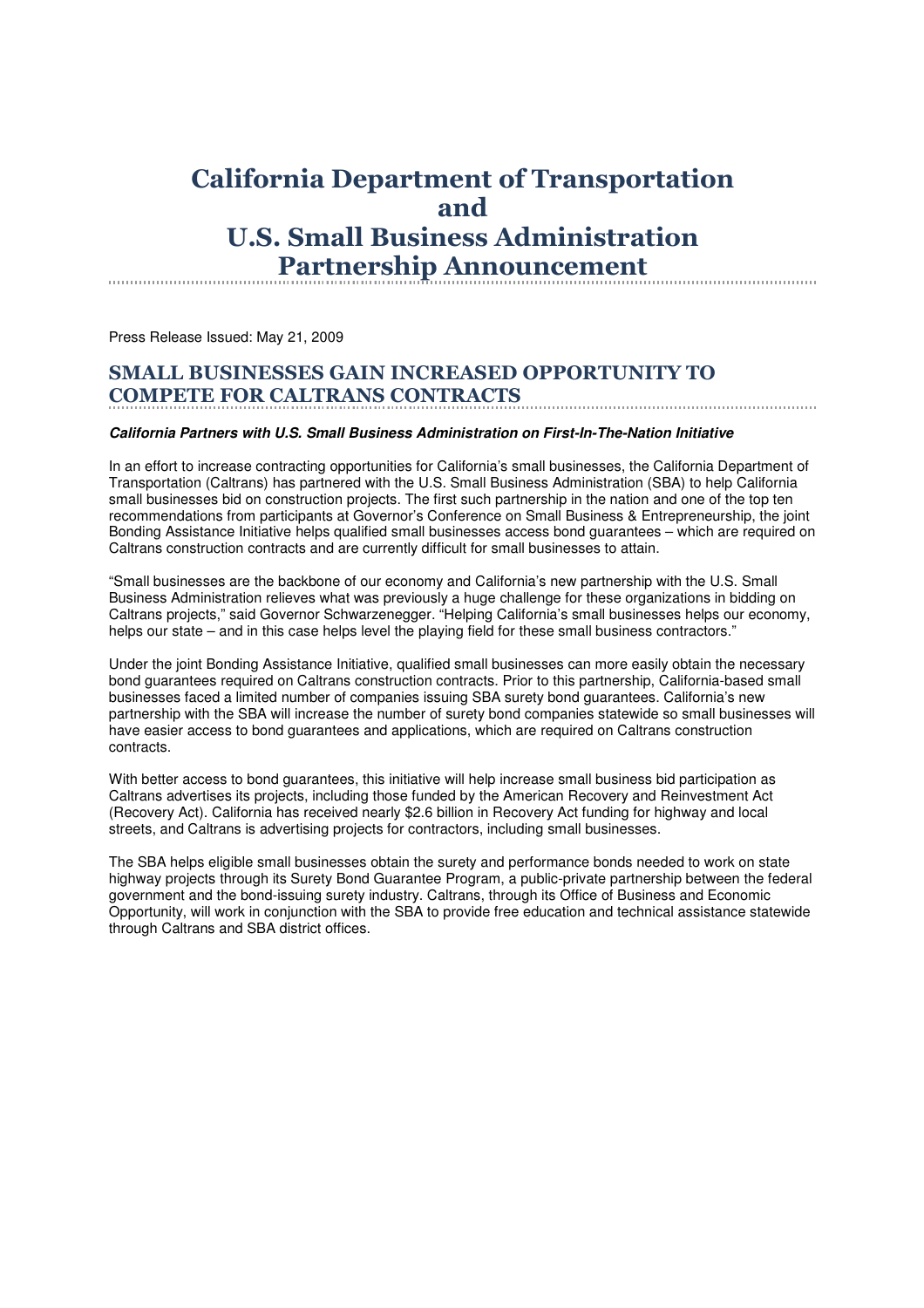# CALTRANS/SBA BONDING ASSISTANCE INITIATIVE

The California Department of Transportation (Caltrans), in consultation with the Governor's Office of Small Business Advocate, have entered into a Memorandum of Understanding (MOU) with the U.S. Small Business Administration (SBA), to offer a technical assistance surety bond guarantee program to promote increased small business participation in Caltrans, State highway and transit projects.

This initiative is vital to placing more small businesses on the path to full and adequate utilization within California, bringing success to more small businesses, thereby strengthening the State's business community and economy. Further, this initiative provides a viable means to advance the unimpeded participation of all willing, ready, and able construction contractors and subcontractors, professional architectural and engineering firms, suppliers and truckers, without regard to race, ethnicity, gender, or physical disability to participate in the State's Contracting Program.<sup>1</sup>

SBA's Surety Bond Guarantee Program helps eligible small businesses obtain bid, performance and payment bonds by guaranteeing surety companies between 70% and 90% of the bond amount.

SBA's Surety Bond Guarantee Program contains two components: Prior Approval Program and Preferred Program. For more information, please visit their Web site at www.SBA.gov.

Surety companies certified by the U.S. Treasury to issue bonds are eligible to apply for participation in the SBA Surety Bond Guarantee Program. For applications, contact or visit your nearest SBA office listed below:

**Fresno District Office** 2719 North Air Fresno Drive Suite 200 Fresno, CA 93727 Phone: (559) 487-5791

**San Diego District Office** 550 West C Street, Suite 550 San Diego, CA 92101 Phone: (619) 557-7250

**Los Angeles District Office** 330 North Brand, Suite 1200 Glendale, CA 91203 Phone: (818) 552-3215

**San Francisco District Office** 455 Market Street, 6th Floor San Francisco, CA 94105-2420 Phone: (415) 744-6820

**Sacramento District Office** 6501 Sylvan Road, Suite 100 Citrus Heights, CA 95610 Phone: (916) 735-1700

**Santa Ana District Office** 200 W. Santa Ana Blvd. Suite 700 Santa Ana, CA 92701 Phone: (714) 550-7420

For more information or assistance with completing an SBA Surety Bond Guarantee application, please contact a Small Business Development Center (SBDC) in your area (see SBDC Locations attachment) or contact Linda Madden at (916) 324-8384 or via email at Linda\_Madden@dot.ca.gov.

## **Caltrans Office of Business and Economic Opportunity**



California Executive Order No. S-11-06 (July 21, 2006)